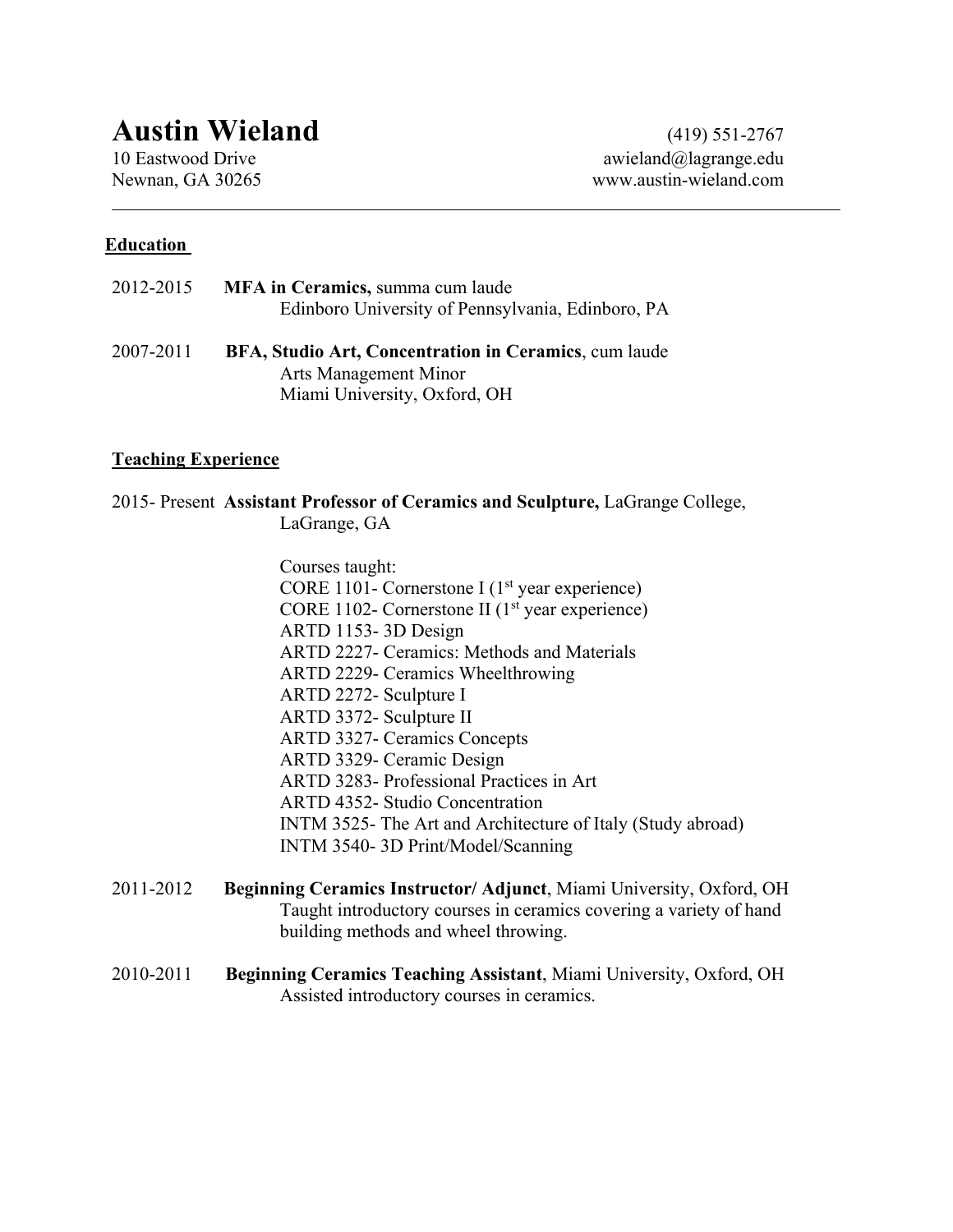#### **Faculty Service**

*LaGrange College:* Quality Enhancement Plan Planning Committee (Fall 2021) Development and Evaluation Committee (2021-2022) Faculty Athletic Advisory Committee (2021-2022) Core Values Committee (2021-2022) Advising Committee (2017-2018) (2020-Present) Academic Policies Committee (2018-2019) Academic Services Committee (2016-2017) Art History Faculty Search Committee (2019-2020) Musical Theater Faculty Search Committee (2017-2018) Student Advising (2016-Present) Teaching and Learning Conference Planning Committee (2017)

#### **Selected Exhibitions**

| Crafts in the Air: International Virtual Exhibition, Organized by Chulalongkorn<br>University, Patumwan, Bangkok, Thailand (International Invitational<br>Exhibition)<br>Last Call VI, Companion Gallery, Humboldt, TN Juror: Samantha Momeyer<br>(National Juried Exhibition)<br>2021 Department of Art Faculty & Alumni Show, Miami University Art<br>Museum, Miami University, Oxford, OH (Juried Faculty and Alumni                                                                              |
|------------------------------------------------------------------------------------------------------------------------------------------------------------------------------------------------------------------------------------------------------------------------------------------------------------------------------------------------------------------------------------------------------------------------------------------------------------------------------------------------------|
| Exhibition)<br><b>Cutting Edge Clay, Clay Center of New Orleans, New Orleans, LA,</b>                                                                                                                                                                                                                                                                                                                                                                                                                |
| Juror: Adam Chau (National Juried Exhibition)<br>Workhouse Clay International 2020, Workhouse Arts Center, Lorton, VA,<br>Jurors: Lynnette Hesser and Steve Loucks (International Juried<br>Exhibition)                                                                                                                                                                                                                                                                                              |
| Out of the Fire III: Regional Clay Exhibition, Cochran Gallery, LaGrange, GA<br>(Regional Group Exhibition)                                                                                                                                                                                                                                                                                                                                                                                          |
| Workhouse Clay International 2019, Workhouse Arts Center, Lorton, VA,<br>Juror: Peter Beasecker (International Juried Exhibition)                                                                                                                                                                                                                                                                                                                                                                    |
| <b>Shapes of Influence</b> , Springfield Art Association, Springfield, IL,<br>Juror: Simon Levin (National Juried Biennial Exhibition)<br>Workhouse Clay International 2018, Workhouse Arts Center, Lorton, VA,<br>Juror: Eva Kwong (International Juried Exhibition)<br>B18: Wiregrass Biennial, Wiregrass Museum of Art, Dothan, AL<br>(Southeast Regional Juried Exhibition)<br><b>Out of the Fire II: Regional Clay Exhibition, Cochran Gallery, LaGrange, GA</b><br>(Regional Group Exhibition) |
|                                                                                                                                                                                                                                                                                                                                                                                                                                                                                                      |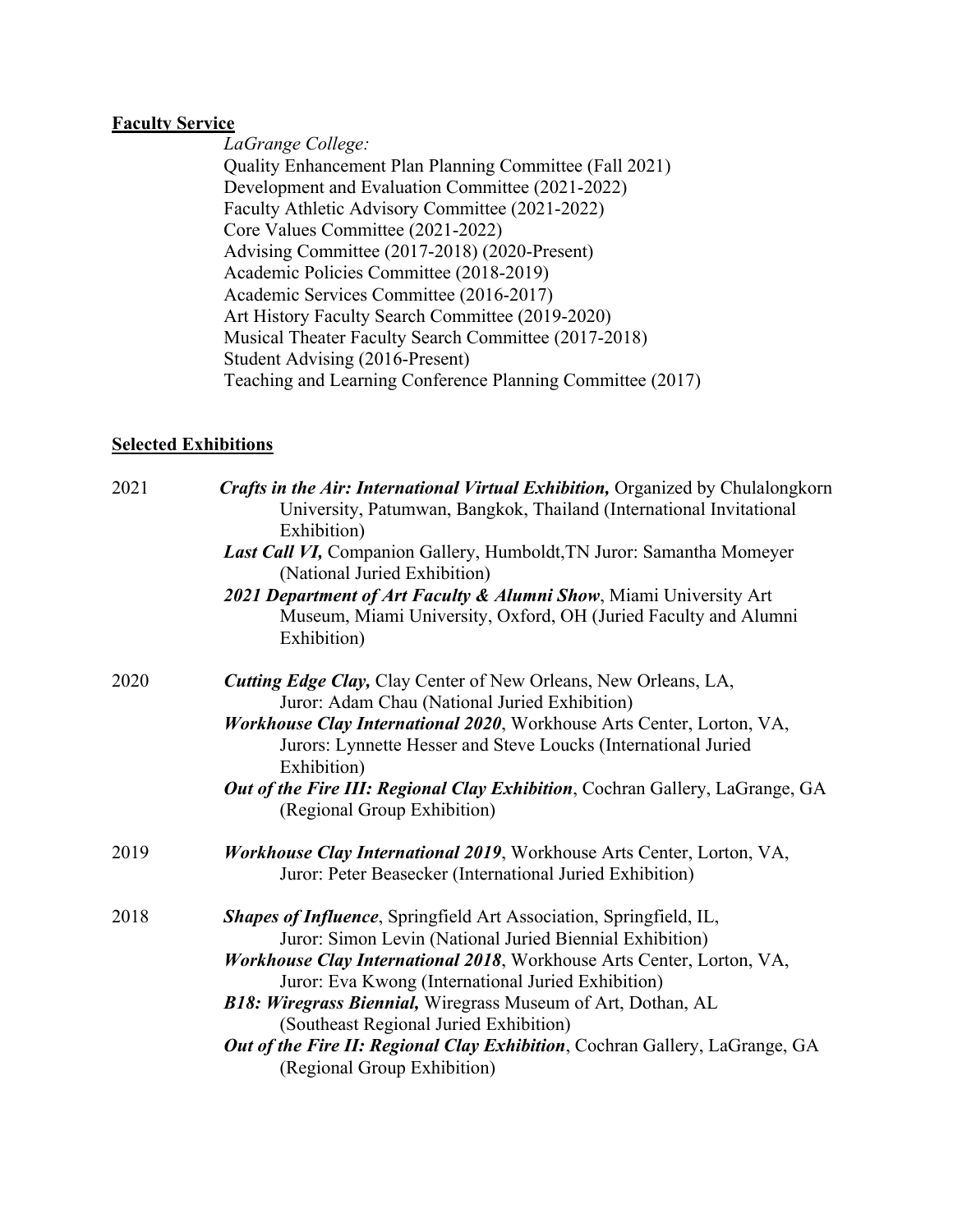| 2017 | Workhouse Clay International, Workhouse Arts Center, Lorton, VA,                                                                  |
|------|-----------------------------------------------------------------------------------------------------------------------------------|
|      | Juror: Chris Gustin (International Juried Exhibition)                                                                             |
|      | Dish, Medalta Pottery Museum, Medicine Hat, Alberta, Canada, Juror: Julia                                                         |
|      | Galloway (International Juried Exhibition)                                                                                        |
|      | <b>Department of Art Faculty &amp; Alumni Show, Miami University Art Museum,</b>                                                  |
|      | Oxford, OH (Juried Faculty and Alumni Exhibition)                                                                                 |
|      | VAAL (Visual Artist Alliance of Lagrange) Annual Members Exhibition,                                                              |
|      | LaGrange Art Museum, LaGrange, GA, Second Place Award                                                                             |
|      | Out of the Fire: Regional Potters on Display, Cochran Gallery, LaGrange, GA<br>(Regional Group Exhibition)                        |
|      | VAAL (Visual Artist Alliance of Lagrange) 10 <sup>th</sup> Anniversary Exhibit, Suffering                                         |
|      | Artist Gallery, Hogansville, GA                                                                                                   |
| 2016 | Cheers, Medalta Pottery Museum, Medicine Hat, Alberta, Canada, Juror: Robin                                                       |
|      | DuPont (International Juried Exhibition)                                                                                          |
|      | Bring it Back Home, Cochran Gallery, LaGrange, GA, LaGrange College                                                               |
|      | (Faculty, Alumni, and Student Exhibition)                                                                                         |
|      | <b>Featured Artist Exhibition, LaGrange Art Museum, LaGrange, GA (Solo</b>                                                        |
|      | Exhibition)                                                                                                                       |
|      | B16: Wiregrass Biennial, Wiregrass Museum of Art, Dothan, AL (Southeast<br>Regional Juried Exhibition)                            |
|      | <b>Profit Margin, Charlie Cummings Gallery, Gainesville, FL, Curated by Derek</b><br>Reeverts (National Invitational Exhibition)  |
|      | <b>Pixels and Voxels</b> , Lux Center for the Arts, Lincoln, NE, Curated by Bri Murphy<br>(International Invitational Exhibition) |
|      | <b>Interactivity II</b> , Lamar Dodd Art Center, LaGrange College,                                                                |
|      | LaGrange, GA (Solo Exhibition)                                                                                                    |
|      | Re-Collections, Hiestand Galleries, Miami University of Ohio, Oxford, OH,<br>(Alumni Exhibition)                                  |
| 2015 | TOOL, Medalta, Medicine Hat, Alberta, Canada, Juror: Martina Lantin                                                               |
|      | (International Juried Exhibition)                                                                                                 |
|      | <b>Cup: The Intimate Object XI, Charlie Cummings Gallery, Gainesville, FL</b><br>(International Juried Exhibition)                |
|      | 12th Annual Marge Brown Kalodner Graduate Student Exhibition,<br>The Clay Studio, Philadelphia, PA (National Juried Exhibition)   |
|      | NCECA National Student Juried Exhibition "Lively Experiments," Sol Koffler                                                        |
|      | Gallery, RISD, Providence, RI, Jurors: Ryan LaBar and Magdalene<br>Odundo, (National Juried Exhibition)                           |
|      | Keystone Collegiate Exhibition, Brockway Center for the Arts and Technology,                                                      |
|      | Brockway, PA, Juror: Bill Strickland, 3 <sup>rd</sup> Place Award: Graduate Level,                                                |
|      | (National Juried Exhibition)                                                                                                      |
|      | Pots On Wheels (POW): 100 Best Potters, NCECA Concurrent Exhibition,                                                              |
|      | Providence, RI, (National Exhibition)                                                                                             |
|      | Interactivity: MFA Thesis Exhibition, Heeschen Gallery, Meadville Council on<br>the Arts, Meadville, PA, (Solo Exhibition)        |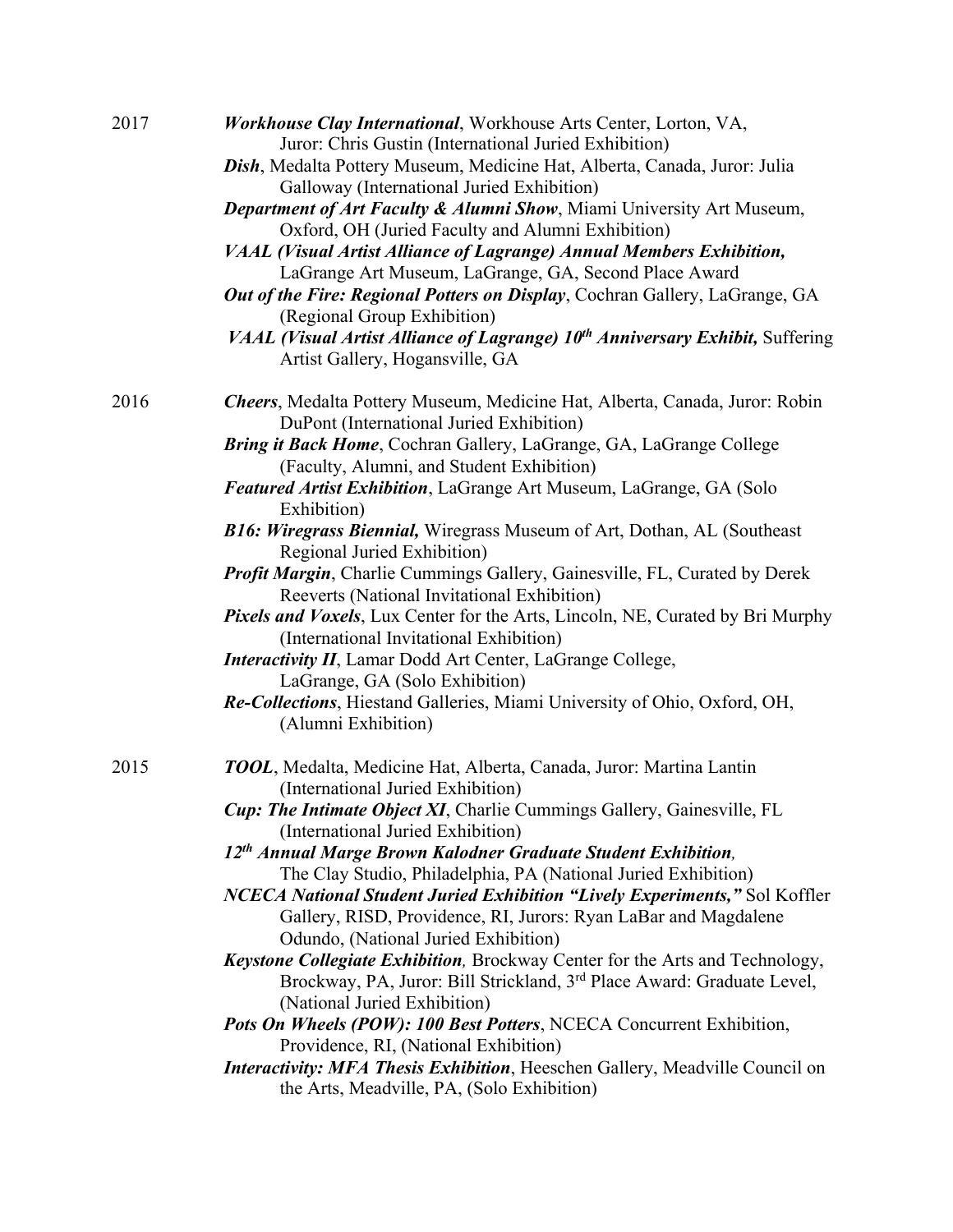| 2014 | <b>Chimera Twelve, Erie Art Museum, Erie, PA</b>                                                                                                                                                               |
|------|----------------------------------------------------------------------------------------------------------------------------------------------------------------------------------------------------------------|
|      | 40 <sup>th</sup> Annual October Evenings Juried Exhibition, Heeschen Gallery, Meadville                                                                                                                        |
|      | Council on the Arts, Meadville, PA, (Regional Juried Exhibition)                                                                                                                                               |
|      | <b>Annual Clay Club Exhibition, Bates Gallery, Edinboro, PA</b>                                                                                                                                                |
|      | <b>Graduate Art Association Club Show, Bates Gallery, Edinboro, PA</b>                                                                                                                                         |
|      | <b>Summer AIR</b> , Medalta, Medicine Hat, Alberta, Canada (International Group<br>Exhibition)                                                                                                                 |
|      | <b>PLAYDATE</b> , The Ceramics Center, Cedar Rapids, IA, (National Juried<br>Exhibition)                                                                                                                       |
|      | <b>Edinboro University Student Juried Show</b> , Bruce Gallery, Edinboro, PA                                                                                                                                   |
|      | College Collective, Firehouse Gallery at Genesee Pottery, Rochester, NY,                                                                                                                                       |
|      | Ceramics Juror: Mitch Messina (National Juried Exhibition)                                                                                                                                                     |
|      | 50 Shades of Cinnamon: An Exhibition of Wood-Fired Ceramics, Bates                                                                                                                                             |
|      | Gallery, Edinboro, PA                                                                                                                                                                                          |
| 2013 | Drinking Vessel Invitational, Stonewall Gallery, Bill Campbell Pottery,<br>Cambridge Springs, PA                                                                                                               |
|      | Four Sight a Candidacy Show, Bruce Gallery, Edinboro, PA                                                                                                                                                       |
|      | 39th Annual October Evenings Juried Exhibition, Heeschen Gallery, Meadville<br>Council on the Arts, Meadville, PA, (Regional Juried Exhibition)                                                                |
|      | Graduate Art Association Club Show, Bates Gallery, Edinboro, PA                                                                                                                                                |
|      | <b>NCECA National Student Juried Exhibition "Earth/Energy,"</b> The Glassell<br>School of Art of The Museum of Fine Arts, Houston, TX,<br>Jurors: Kevin Snipes and Bonnie Seeman, (National Juried Exhibition) |
|      | <b>Edinboro University Student Juried Show</b> , Bruce Gallery, Edinboro, PA                                                                                                                                   |
|      | Juror: Franz Schanz, 3 <sup>rd</sup> Prize Award                                                                                                                                                               |
|      | Interchange, Kipp Annex Gallery, Indiana, PA                                                                                                                                                                   |
|      |                                                                                                                                                                                                                |
| 2012 | <b>Chimera Ten, Erie Art Museum, Erie, PA</b>                                                                                                                                                                  |
|      | <b>Superfluities</b> , Bates Gallery, Edinboro, PA                                                                                                                                                             |
|      | 38th Annual October Evenings Juried Exhibition, Heeschen Gallery, Meadville                                                                                                                                    |
|      | Council on the Arts, Meadville, PA, MCA Award,                                                                                                                                                                 |
|      | Juror: Karen Ernst, (Regional Juried Exhibition)                                                                                                                                                               |
|      | <b>The Clay Club Show</b> , Bates Gallery, Edinboro, PA                                                                                                                                                        |
|      | Interlochen Faculty/Staff Show, Interlochen Center for the Arts,<br>Interlochen, MI                                                                                                                            |
| 2011 | <b>Creatomatic</b> , Eyebeam Art + Technology Center, New York, NY                                                                                                                                             |
|      | Collaboration with artist Jacob Tonski                                                                                                                                                                         |
|      | Minus the Cheap Wine, Hiestand Gallery, Miami University, Oxford, OH                                                                                                                                           |
|      |                                                                                                                                                                                                                |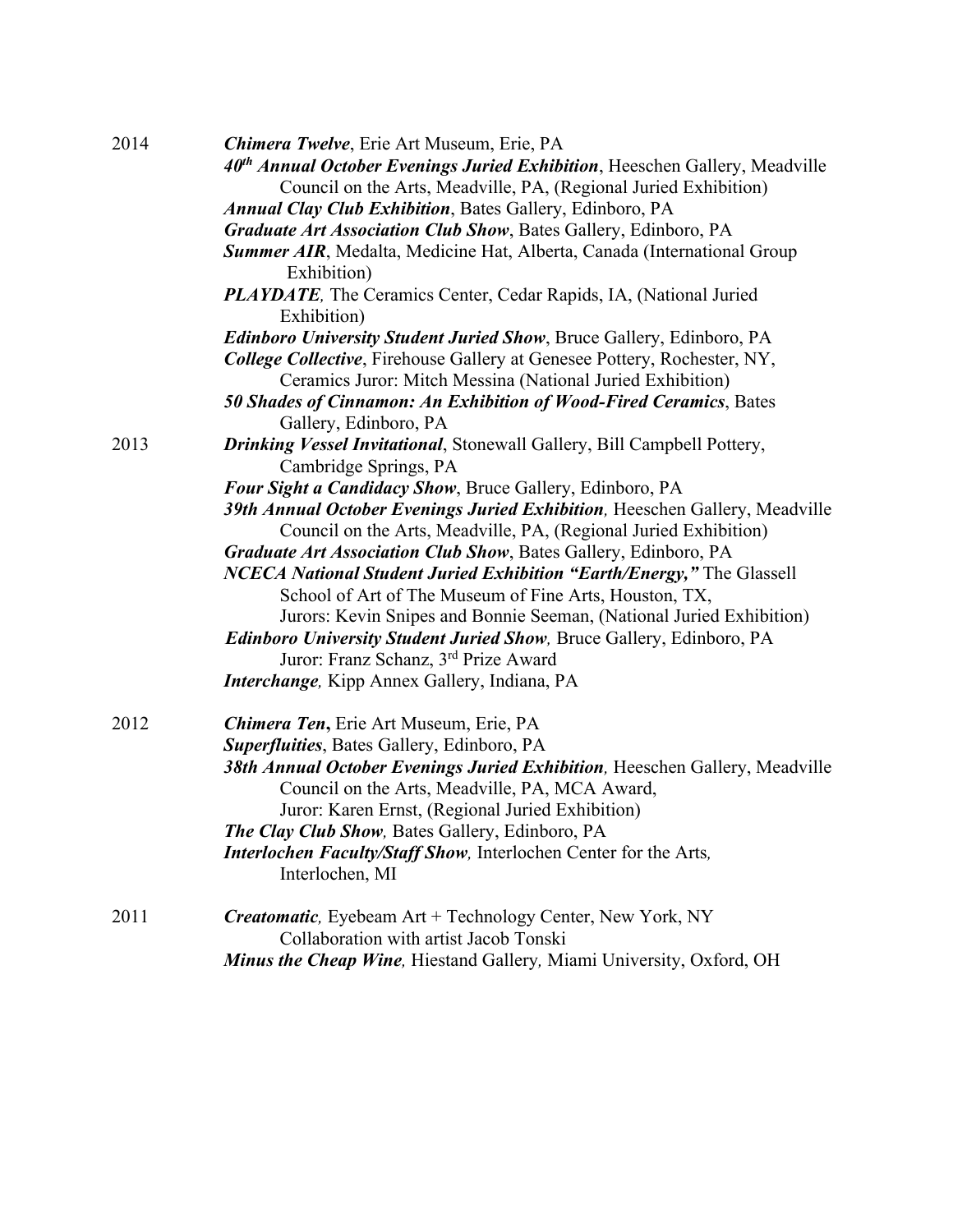## **Publications**

| 2021 | <b>Last Call VI Exhibition Catalog, Companion Gallery, Humboldt, TN, Juror</b><br>Samantha Momymer                                                                                                                                                                                                                                                                                                                                                                                                                                            |
|------|-----------------------------------------------------------------------------------------------------------------------------------------------------------------------------------------------------------------------------------------------------------------------------------------------------------------------------------------------------------------------------------------------------------------------------------------------------------------------------------------------------------------------------------------------|
|      | 2021 Department of Art Faculty & Alumni Show Catalog, Miami University Art<br>Museum, Miami University, Oxford, OH (Juried Faculty and Alumni<br>Exhibition)                                                                                                                                                                                                                                                                                                                                                                                  |
| 2020 | Workhouse Clay International 2020 Exhibition Catalog (digital), Workhouse<br>Arts Center, Lorton, VA, Jurors: Lynnette Hesser and Steve Loucks                                                                                                                                                                                                                                                                                                                                                                                                |
| 2019 | <b>Workhouse Clay International 2019 Exhibition Catalog (digital), Workhouse</b><br>Arts Center, Lorton, VA, Juror: Peter Beasecker                                                                                                                                                                                                                                                                                                                                                                                                           |
| 2018 | Workhouse Clay International 2018 Exhibition Catalog (digital), Workhouse<br>Art Center, Lorton, VA, Juror: Eva Kwong                                                                                                                                                                                                                                                                                                                                                                                                                         |
| 2017 | <b>Workhouse Clay International 2017 Exhibition Catalog (digital), Workhouse</b><br>Art Center, Lorton, VA, Juror: Chris Gustin<br>Department of Art Faculty & Alumni Exhibition Catalog, Austin Wieland pgs.<br>142-143, Miami University Art Museum, Miami University of Ohio,<br>Oxford, OH<br>Fall 2017 Exhibition: Featured Alumni Artists, Visual Arts at Miami Magazine,<br>Fall 2017, Volume 6, Issue 1, Miami University of Ohio, Oxford, OH<br><b>The Potter's Cast, Episode 365, He Makes Kinetic Sculpture, Podcast Interview</b> |
| 2016 | <b>World Sculpture News: Exhibition Review of Interactivity II, by Dorothy Joiner,</b><br>published by Asian Art Press, Spring Issue, Hong Kong<br>85 South Magazine, State of the Art: Austin Wieland, Artist and Educator, by<br>Jackie Lloyd-Terrail, December Issue                                                                                                                                                                                                                                                                       |
| 2015 | <b>NCECA National Student Juried Exhibition Catalogue, Providence, RI</b>                                                                                                                                                                                                                                                                                                                                                                                                                                                                     |
| 2014 | Chimera Twelve, Juried Book, Erie Art Museum, Erie, PA                                                                                                                                                                                                                                                                                                                                                                                                                                                                                        |
| 2013 | <b>NCECA National Student Juried Exhibition Catalogue, Houston, TX</b><br><b>NCECA Journal Volume 34,</b> $47th$ Annual Conference "Earth/Energy," Houston,<br><b>TX</b><br>ShopTalk Volume 6, Artist Interview with Doug Herren, published by<br>Edinboro University of Pennsylvania, Edinboro, PA                                                                                                                                                                                                                                           |
| 2012 | Chimera Ten, Juried Book, Erie Art Museum, Erie, PA                                                                                                                                                                                                                                                                                                                                                                                                                                                                                           |
|      |                                                                                                                                                                                                                                                                                                                                                                                                                                                                                                                                               |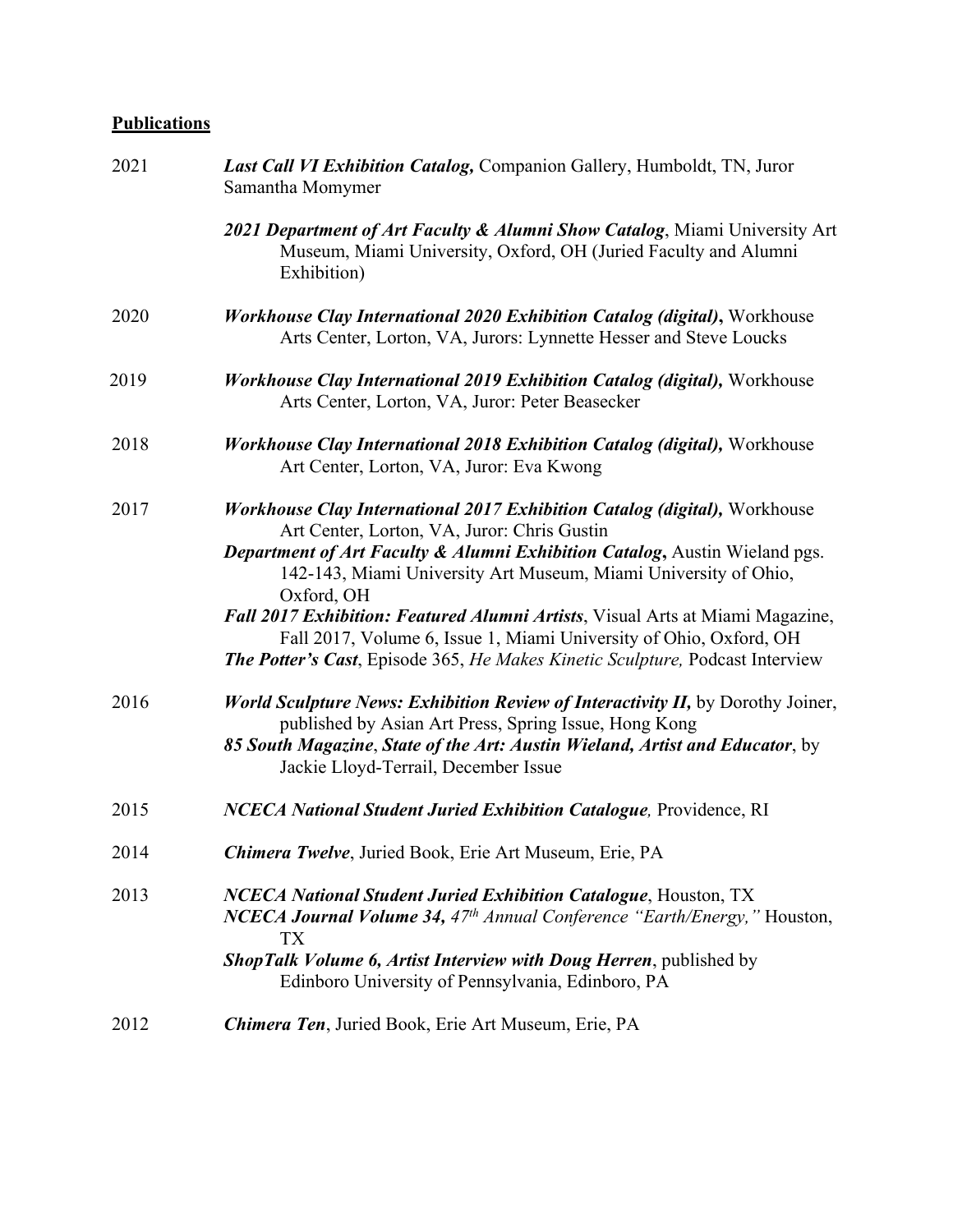# **Residencies**

| 2014 | Medalta International Artist-In-Residence: Summer Residency, Medicine<br>Hat, Alberta, Canada                                                                             |
|------|---------------------------------------------------------------------------------------------------------------------------------------------------------------------------|
| 2013 | <b>Cub Creek Foundation for the Ceramic Arts: Summer Residency,</b><br>Appomattox, VA<br><b>Watershed Center for the Ceramic Arts: Summer Residency,</b><br>Newcastle, ME |

# **Grants and Awards**

| 2021 | <b>General Board of Higher Education and Ministry Exemplary Teacher</b><br>Award, LaGrange College, LaGrange, GA                                                                                                         |
|------|--------------------------------------------------------------------------------------------------------------------------------------------------------------------------------------------------------------------------|
| 2018 | Second Place Award, Shapes of Influence Biennial Exhibition, Springfield Art<br>Association, Springfield, IL, Juror: Simon Levin                                                                                         |
| 2017 | Study Abroad Preview Grant (Rome and Florence), LaGrange College,<br>LaGrange, GA<br>Second Place Award, VAAL (Visual Artist Alliance of Lagrange) Annual<br>Members Exhibition, LaGrange Art Museum, LaGrange, GA       |
| 2015 | Graduate Level 3rd Place Award, Keystone Collegiate Exhibition, Brockway<br>Center for the Arts and Technology, Brockway, PA, Juror: Bill Strickland                                                                     |
| 2014 | PASSHE Visiting Artist Grant, Judy Fox Visiting Artist Workshop, Edinboro<br>University, Edinboro, PA                                                                                                                    |
| 2013 | Summer Assistantship Award, Watershed Center for the Ceramic Arts,<br>Newcastle, ME<br>3 <sup>rd</sup> Prize Award, <i>Edinboro University Student Juried show</i> ,<br>Bruce Gallery, Edinboro, PA, Juror: Franz Schanz |
| 2012 | <b>Meadville Council on the Arts Award</b> , 38th Annual October Evenings Juried<br>Exhibition, Regional Juried Exhibition, Juror: Karen Ernst,                                                                          |
| 2011 | Miami University Ceramics Scholarship, Miami University, Oxford, OH                                                                                                                                                      |

### **Representation and Collections**

- 2019- Present **Plough Gallery,** Tifton, GA
- 2017- 2019 **Ampersand Gallery**, Bellevue, KY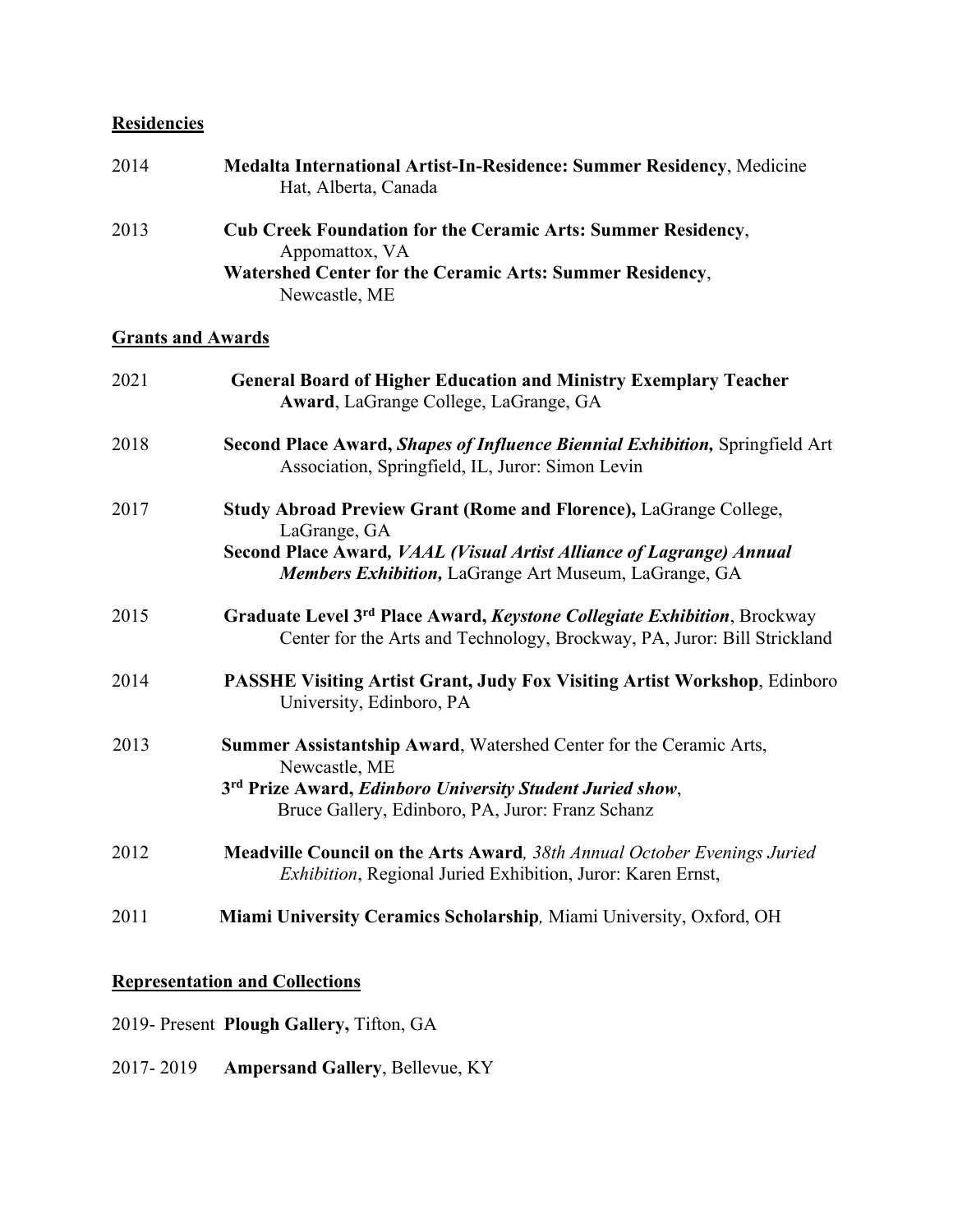| 2016 | Access Ceramics, Contemporary Ceramics Image Collection (online), Juror: |
|------|--------------------------------------------------------------------------|
|      | Curatorial Board, www.accessceramics.org                                 |

2014 **Medalta Permanent Collection**, Medalta Pottery Museum and International Artist-In- Residence Program, Medicine Hat, Alberta, Canada

### **Organizations**

- 2016- Present **Visual Arts Alliance of LaGrange (VAAL),** Member
- 2011- Present **National Council on the Education for the Ceramic Arts** (**NCECA),** Member
- 2012-2014 **Clay Club Member**, Edinboro University **Graduate Art Association Member**, Edinboro University

### **Workshops and Lectures**

| 2020 | Raku Workshop Presenter, Forsyth County Art Honors Day, West Forsyth High<br>School, Cumming, GA                                                                                                                                                          |
|------|-----------------------------------------------------------------------------------------------------------------------------------------------------------------------------------------------------------------------------------------------------------|
|      | Panel: Chasing the Unicorn, Edinboro University of Pennsylvania                                                                                                                                                                                           |
|      | Virtual lecture and discussion on fulltime higher education careers with<br>Edinboro Graduate Art Students. Panel: Austin Wieland, Benjamin<br>Lambert, and Gratia Brown                                                                                  |
| 2019 | Visiting Artist-Wesleyan School, Peachtree Corners, GA                                                                                                                                                                                                    |
|      | Demonstrated different techniques I use in my own artistic practice. Gave<br>two short artist talks and showed examples of my work. Discussed our Art<br>& Design Major at LaGrange College and passed out recruitment<br>information.                    |
|      | Visiting Artist-Milton High School, Milton, GA                                                                                                                                                                                                            |
|      | Demonstrated different techniques I use in my own artistic practice. Gave<br>an artist talk and showed examples of my work. Discussed our Art &<br>Design Major at LaGrange College and passed out recruitment<br>information.                            |
|      | Workshop Presenter- Georgia High School Ceramic Arts Awards and<br>Symposium, LaGrange, GA                                                                                                                                                                |
|      | I taught two hands-on workshops to High School students and teachers.<br>Set up a LaGrange College information table. Talked to prospective art<br>students, parents, and high school teachers about LaGrange College to<br>recruit students and network. |
| 2018 | Lecture - VAAL (Visual Artists Alliance of LaGrange) - June 2018                                                                                                                                                                                          |
|      | I gave a lecture at the LaGrange Art Museum to VAAL members on the<br>importance of an online presence as an artist today. I discussed importance                                                                                                         |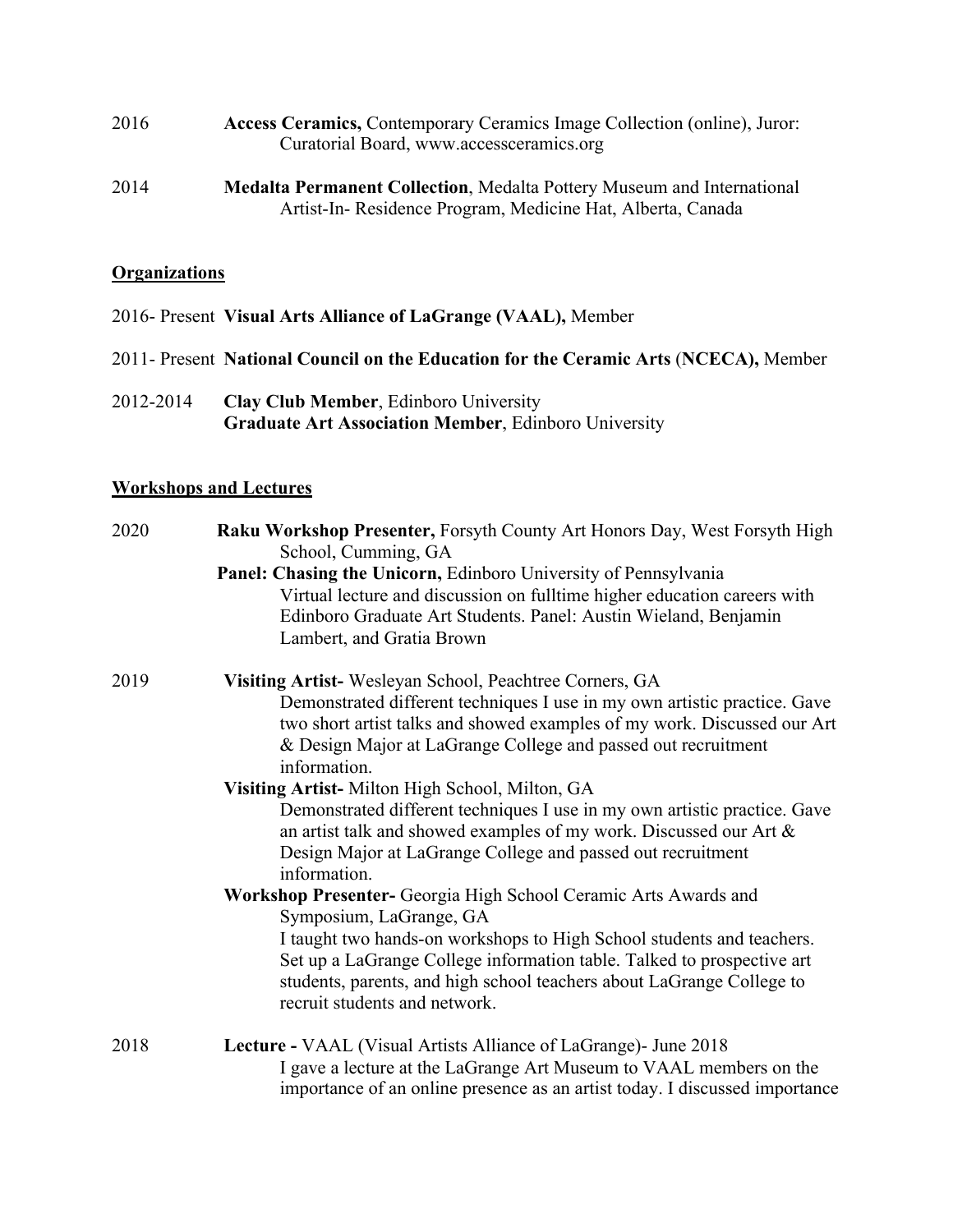|      | of a well-designed website, social media tools such as Instagram and<br>Facebook.                                                                                                                                                                               |
|------|-----------------------------------------------------------------------------------------------------------------------------------------------------------------------------------------------------------------------------------------------------------------|
|      | Workshop Presenter- Georgia High School Ceramic Arts Awards and<br>Symposium, Piedmont College, Demorset, GA<br>Taught hands-on workshops to High School students and teachers. I also                                                                          |
|      | set up LaGrange College information table. We talked to prospective art<br>students, parents, and high school teachers about LaGrange College.                                                                                                                  |
| 2017 | Wheelthrowing Workshop, LaGrange Art Museum, LaGrange, GA<br>Intensive one day workshop covering how to use a potter's wheel.<br>Georgia High School Ceramics Symposium Keynote Speaker, University of                                                          |
|      | West Georgia, Carrollton, GA<br>Gave a lecture on my work to conference attendees and gave out awards<br>from the juried exhibition.                                                                                                                            |
| 2016 | Workshop Presenter- Georgia High School Ceramic Arts Awards and<br>Symposium, Donald Nixon Centre for the Arts, Newnan, GA<br>Taught hands on workshops to high school students and teachers. Set up a<br>recruitment table and talked to prospective students. |
| 2014 | Artist Lecture, Medalta International Artist-In-Residence Program, Medicine<br>Hat, Alberta, Canada                                                                                                                                                             |
|      | Graduate Art Student Presentations, Edinboro University, Edinboro, PA                                                                                                                                                                                           |
|      | Lecture to large audience of art students and faculty members on creative<br>development and research.                                                                                                                                                          |
|      | Raku Workshop Presenter, Edinboro University, Edinboro, PA                                                                                                                                                                                                      |
|      | Instructed students on the history and process of raku, including<br>demonstrations, and surface techniques.                                                                                                                                                    |
| 2013 | Visiting Artist, Youngstown State University, Youngstown, OH                                                                                                                                                                                                    |
|      | Held demonstrations on my current work and student critiques                                                                                                                                                                                                    |
|      | Visiting Artist Lecture, McDonough Museum of Art, Youngstown State<br>University, Youngstown, OH,                                                                                                                                                               |
|      | Lectured on my current ceramic practice, development, and research<br>Raku Workshop Presenter, Edinboro University, Edinboro, PA                                                                                                                                |
|      | Instructed students on the history and process of raku, including                                                                                                                                                                                               |
|      | demonstrations, and surface techniques                                                                                                                                                                                                                          |